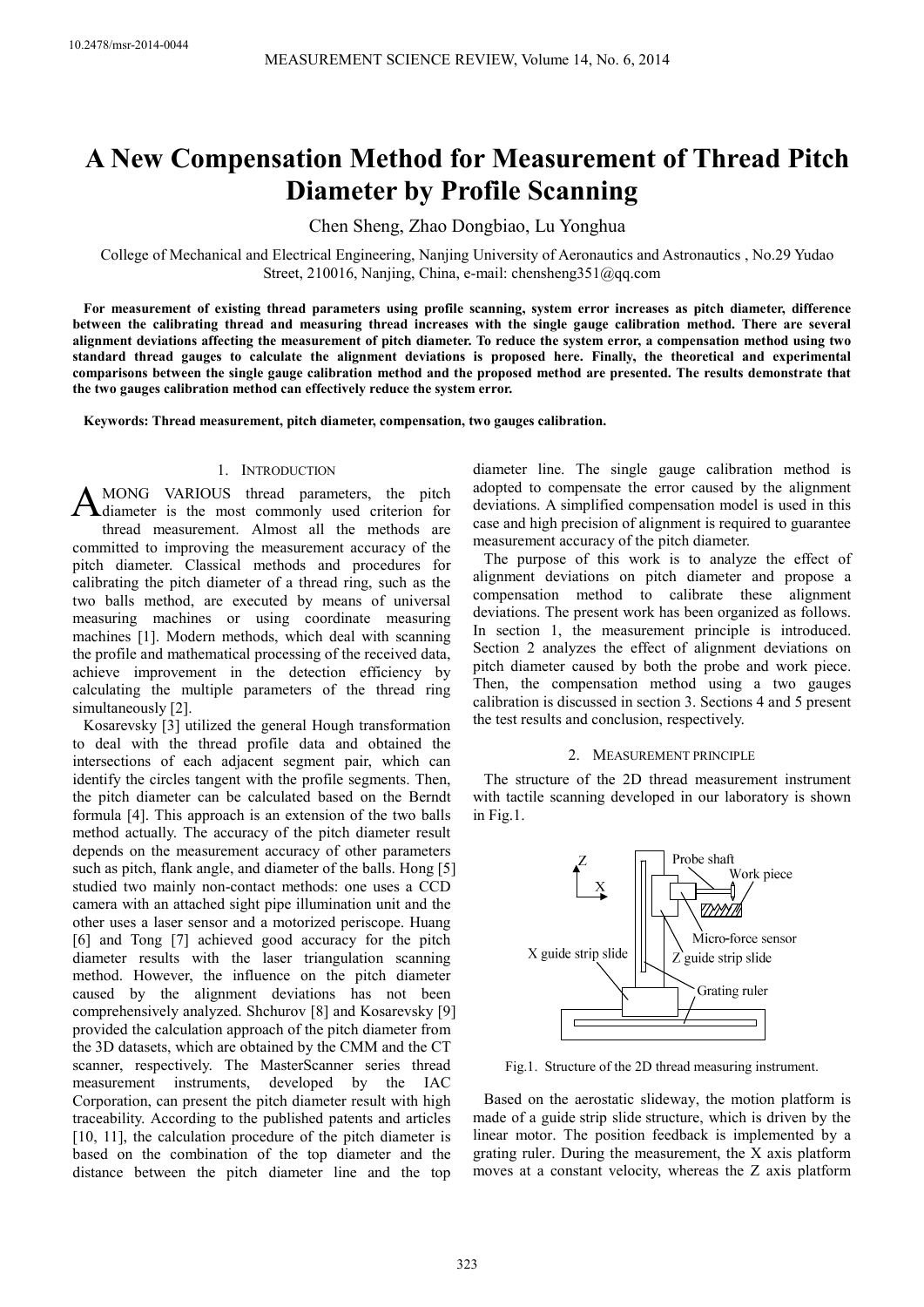follows the contour curve with constant contact force controlled by the micro-force sensor feedback. The contour data are collected and processed after the scanning. Thread parameters such as pitch diameter, flank angle and pitch can be calculated from these contour data.

### 3. THE INFLUENCE OF THE ALIGNMENT DEVIATIONS

The homogeneous transformation method is usually used to build the volumetric error model [12]. In order to express an arbitrary point in the whole workspace of the measuring instrument, we construct a coordinate system OXYZ, the origin of which is fixed at the initial point of the instrument. Besides, the coordinate system  $O_WX_WY_WZ_W$  is set to describe the geometry model of the work piece. The work pieces are all axisymmetric bodies, no matter whether they are cylindrical or conical shapes. Consequently, the origin of the coordinate system  $O_WX_WY_WZ_W$  can be fixed at the central point on the end face of the work piece. According to the definition of the machine coordinate, the space coordinates of the system can be defined as shown in Fig.2.



Fig.2. Coordinate system definition.

To facilitate the display of the coordinate system, the alignment method shown in Fig.2. is the V-block location method, which is used for external threads. Internal threads with different location fixtures have a similar formula inference. The coordinate system OXYZ in Fig.2. is the basic coordinate system of the instrument.  $O_wX_wY_wZ_w$  is the coordinate system for the work piece and  $O_PX_PY_PZ_P$ represents the probe coordinate system. The coordinate system  $O_W X_W Y_W Z_W$  can be obtained through the shifting transformation  ${}^{0}P_{W}(a_{W},b_{W},c_{W})$  and rotating transformation  $(\alpha, \beta, \gamma)$  from the coordinate system OXYZ. The homogeneous transformation matrix can be expressed as follows:

$$
{}^{O}_{W}T = Trans(a_{W}, b_{W}, c_{W})Rot(x, \alpha)Rot(y, \beta)Rot(z, \gamma)
$$
 (1)

The pitch diameter is an ideal cylinder diameter, so the work piece can be regarded as an axisymmetric body around the X axis. With the definition of coordinate system, rotation angle  $\alpha$  around the X axis can be equal to 0. Therefore, rotation transformation  $Rot(x, \alpha)$  turns into the unit matrix, formula (1) can be simplified as follows:

$$
\begin{aligned}\n&\frac{0}{W}T = \text{Trans}(a_{W}, b_{W}, c_{W}) \text{Rot}(y, \beta) \text{Rot}(z, \gamma) = \\
& \begin{bmatrix}\n1 & 0 & 0 & a_{W} \\
0 & 1 & 0 & b_{W} \\
0 & 0 & 1 & c_{W} \\
0 & 0 & 0 & 1\n\end{bmatrix}\n\begin{bmatrix}\nc\beta & 0 & s\beta & 0 \\
0 & 1 & 0 & 0 \\
-s\beta & 0 & c\beta & 0 \\
0 & 0 & 0 & 1\n\end{bmatrix}\n\begin{bmatrix}\nc\gamma & -s\gamma & 0 & 0 \\
s\gamma & c\gamma & 0 & 0 \\
0 & 0 & 0 & 1\n\end{bmatrix} \\
&= \begin{bmatrix}\nc\beta c\gamma & -c\beta s\gamma & s\beta & a_{W} \\
-s\beta c\gamma & s\beta s\gamma & c\beta & c_{W} \\
0 & 0 & 0 & 1\n\end{bmatrix}\n\end{aligned} (2)
$$

Similarly, the homogeneous transformation matrix from the coordinate system OXYZ to coordinate system  $O_PX_PY_PZ_P$  can be obtained as follows:

$$
{}^{O}_{P}T = Trans(a_{P}, b_{P}, c_{P})Rot(x, \psi)Rot(y, \theta)Rot(z, \phi)
$$
 (3)

Considering the probe is an axisymmetric body around the Z axis, we then let the origin of the probe coordinate system  $O_P X_P Y_P Z_P$  be in the middle of the central line so that  $\phi=0$ with the definition of coordinate system. Therefore, rotation transformation  $\text{Rot}(z, \phi)$  turns into the unit matrix, formula (3) can be simplified as follows:

$$
\begin{bmatrix}\n0 & P \\
0 & P\n\end{bmatrix} = \text{Trans}(a_p, b_p, c_p) \text{Rot}(x, \psi) \text{Rot}(y, \theta) =
$$
\n
$$
\begin{bmatrix}\n1 & 0 & 0 & a_p \\
0 & 1 & 0 & b_p \\
0 & 0 & \psi & -s\psi & 0 \\
0 & 0 & 1 & c_p \\
0 & 0 & 0 & 1\n\end{bmatrix}\n\begin{bmatrix}\n1 & 0 & 0 & 0 \\
0 & c\psi & -s\psi & 0 \\
0 & s\psi & c\psi & 0 \\
0 & 0 & 0 & 1\n\end{bmatrix} \xrightarrow{-s\theta} \begin{bmatrix}\n\cos \theta & 0 & 0 \\
0 & 1 & 0 & 0 \\
0 & 0 & 0 & 1\n\end{bmatrix} \tag{4}
$$
\n
$$
= \begin{bmatrix}\n\cos \theta & 0 & s\theta & a_p \\
s\psi s\theta & c\psi & -s\psi c\theta & b_p \\
-c\psi s\theta & s\psi & c\psi c\theta & c_p \\
0 & 0 & 0 & 1\n\end{bmatrix}
$$

Assume that the probe height is  $h_{\rm P}$ , so the coordinates of both upper and downward tip points in the OXYZ system can be described as follows:

$$
{}^{O}\mathbf{P}^{\text{up}} = {}^{O}\mathbf{r}^{\text{p}}\mathbf{P}^{\text{up}} =
$$
  
\n
$$
\begin{bmatrix} c\theta & 0 & s\theta & a_{\text{p}} \\ sys\theta & c\psi & -s\psi c\theta & b_{\text{p}} \\ -cys\theta & sy & c\psi c\theta & c_{\text{p}} \\ 0 & 0 & 0 & 1 \end{bmatrix} \begin{bmatrix} 0 \\ 0 \\ \frac{h_{\text{p}}}{2} \\ 1 \end{bmatrix} = \begin{bmatrix} \frac{h_{\text{p}}s\theta}{2} + a_{\text{p}} \\ -\frac{h_{\text{p}}s\psi c\theta}{2} + b_{\text{p}} \\ \frac{h_{\text{p}}c\psi c\theta}{2} + c_{\text{p}} \\ 1 \end{bmatrix}
$$
 (5)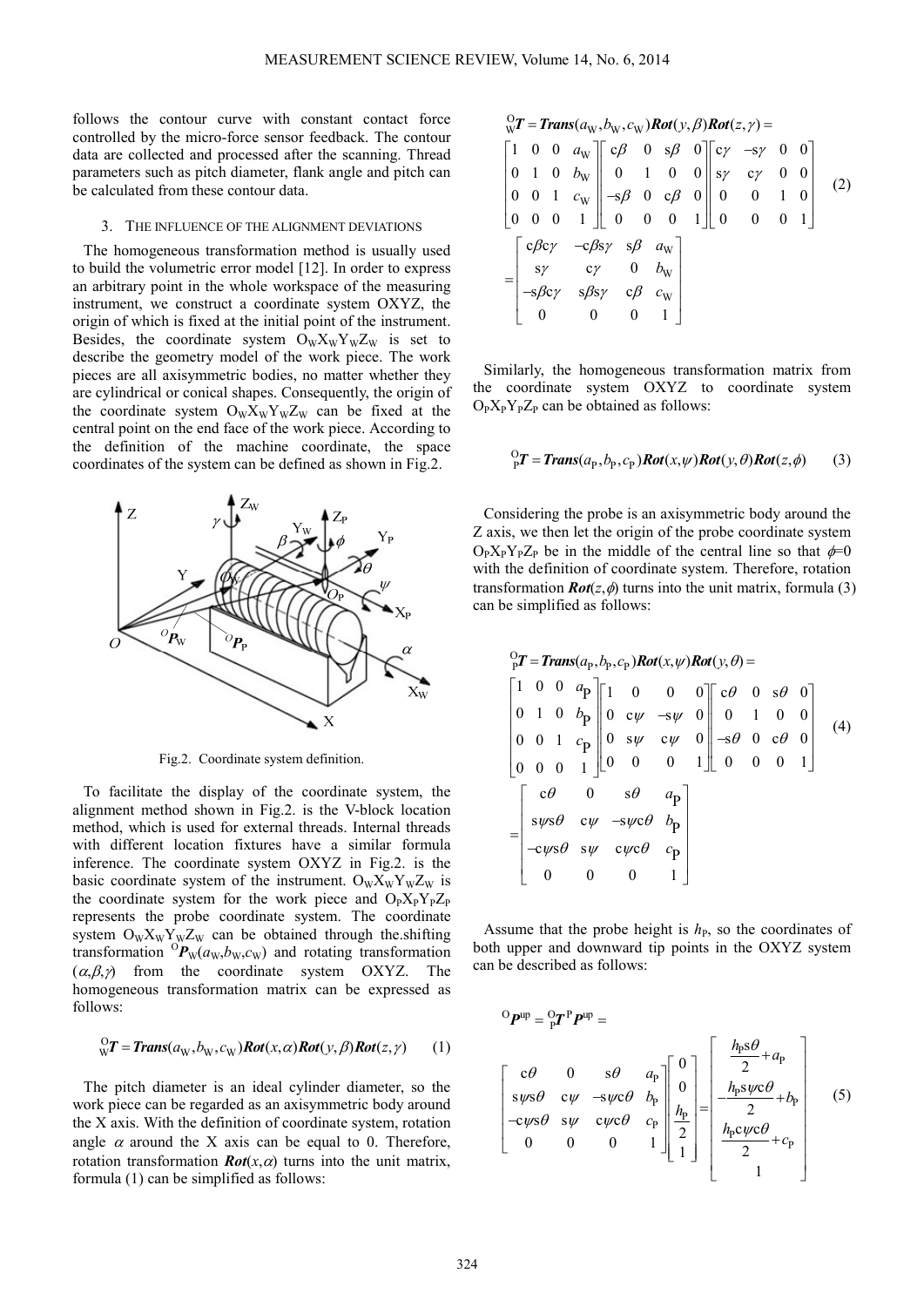$$
{}^{O}P^{\text{down}} = {}^{O}_{P}T^{P}P^{\text{down}} =
$$
\n
$$
\begin{bmatrix}\nc\theta & 0 & s\theta & a_{p} \\
sys\theta & cy & -syc\theta & b_{p} \\
-c\psi s\theta & sy & c\psi c\theta & c_{p} \\
0 & 0 & 0 & 1\n\end{bmatrix} \begin{bmatrix}\n0 \\
0 \\
h_{p} \\
0 \\
0\n\end{bmatrix} = \begin{bmatrix}\n-\frac{h_{p}s\theta}{2} + a_{p} \\
\frac{h_{p}s\psi c\theta}{2} + b_{p} \\
0 \\
-\frac{h_{p}c\psi c\theta}{2} + c_{p} \\
1\n\end{bmatrix} (6)
$$

where  $P P^{up}$ ,  $P P^{down}$  are the coordinate vectors of up and down tip points in the probe coordinate system, respectively. The motion of the probe is restricted in the XZ plane, the shifting coordinates of the X axis  $a_P$  and the Z axis  $c_P$ change with the movement of the probe. However, the Y axis coordinate of the probe tip points will not change. Hence,

$$
\begin{cases}\n\text{O}_{p}^{\text{up}} = -\frac{h_{\text{p}} s \psi c \theta}{2} + b_{\text{p}} = \text{const1} \\
\text{O}_{p}^{\text{down}} = \frac{h_{\text{p}} c \psi c \theta}{2} + b_{\text{p}} = \text{const2}\n\end{cases}
$$
\n(7)

On the other hand, the abrasion of thread work piece is not uniform. Usually, abrasion is larger near the interface part when compared to other parts. Fig.3, is a sectional view of a

ring gauge. As a result of the non-uniform abrasion, the fitted up and down pitch diameter lines turn out to be the cone's generators.



Fig.3. Sectional view of a ring gauge.

To calculate the average value of the thread pitch diameter, we choose the distance between the  $Q_1$  and  $Q_2$  which are the middle points of the upper and downward pitch diameter line segments, respectively. Assume the coordinates of the points  $P_1$  and  $P_2$  in the work piece coordinate system are  ${}^{\mathbf{W}}\mathbf{Q}_1 = [{}^{\mathbf{W}}\mathbf{Q}_{x1}, {}^{\mathbf{W}}\mathbf{Q}_{y1}, {}^{\mathbf{W}}\mathbf{Q}_{z1}]^{\mathbf{T}}, {}^{\mathbf{W}}\mathbf{Q}_2 = [{}^{\mathbf{W}}\mathbf{Q}_{x2}, {}^{\mathbf{W}}\mathbf{Q}_{y2}, {}^{\mathbf{W}}\mathbf{Q}_{z2}]^{\mathbf{T}}$ . If the valid length of the thread gauge is *L*, then  ${}^WQ_{x1} = {}^WQ_{x2} = L/2$ . The measuring pitch diameter, namely the distance between the points  $P_1$  and  $P_2$  in the XZ plane based on the OXYZ coordinate system, can be calculated as follows:

$$
D_{c} = dist(^{O}Q_{1}, {}^{O}Q_{2})|_{XZ} = ||{}^{O}Q_{1} - Q_{2}||_{XZ} = ||{}^{O}_{W}T^{W}Q_{1} - {}^{O}_{W}T^{W}Q_{2}||_{XZ}
$$
  
\n
$$
= ||{}^{V}Q_{x1} - {}^{W}Q_{x2})c\beta c\gamma - ({}^{W}Q_{y1} - {}^{W}Q_{y2})c\beta s\gamma + ({}^{W}Q_{z1} - {}^{W}Q_{z2})s\beta
$$
  
\n
$$
({}^{W}Q_{x1} - {}^{W}Q_{x2})s\beta c\gamma + ({}^{W}Q_{y1} - {}^{W}Q_{y2})c\gamma
$$
  
\n
$$
({}^{W}Q_{x1} - {}^{W}Q_{x2})s\beta c\gamma + ({}^{W}Q_{y1} - {}^{W}Q_{y2})s\beta s\gamma + ({}^{W}Q_{z1} - {}^{W}Q_{z2})c\beta
$$
  
\n
$$
= [({}^{W}Q_{y1} - {}^{W}Q_{y2})^{2}s^{2}\gamma + ({}^{W}Q_{z1} - {}^{W}Q_{z2})^{2}]^{1/2}
$$
\n(8)

 $Q_1$  and  $Q_2$  are on the motion trajectory of the probe upper and downward tip points, respectively. Consequently,

$$
\begin{cases}\n^{0}Q_{y1} = {}^{0}P_{y}^{\text{up}} \\
^{0}Q_{y2} = {}^{0}P_{y}^{\text{down}}\n\end{cases}
$$
\n
$$
\Rightarrow \begin{cases}\n\frac{L}{2}s_{\gamma} + {}^{W}Q_{y1}c_{\gamma} + b_{W} = -\frac{h_{P}s_{\gamma}c\theta}{2} + b_{P} \\
\frac{L}{2}s_{\gamma} + {}^{W}Q_{y2}c_{\gamma} + b_{W} = \frac{h_{P}s_{\gamma}c\theta}{2} + b_{P} \\
^{W}Q_{y1} = \frac{2(b_{P} - b_{W}) - Ls_{\gamma} - h_{P}s_{\gamma}c\theta}{2c_{\gamma}}\n\end{cases}
$$
\n
$$
\Rightarrow \begin{cases}\n^{W}Q_{y1} = \frac{2(b_{P} - b_{W}) - Ls_{\gamma} - h_{P}s_{\gamma}c\theta}{2c_{\gamma}} \\
^{W}Q_{y2} = \frac{2(b_{P} - b_{W}) - Ls_{\gamma} + h_{P}s_{\gamma}c\theta}{2c_{\gamma}}\n\end{cases}
$$

Suppose that  $D_r$  is the real value of the pitch diameter,

according to the cylindrical surface equation, the following equation can be obtained

$$
{}^{W}Q_{yi}^{2} + {}^{W}Q_{zi}^{2} = D_{r}^{2} / 4, \quad i=1,2
$$
 (10)

Combining the (9) and (10), we have

$$
\begin{cases}\n\mathbf{w}_{Q_{z1}} = \sqrt{\frac{D_{\rm r}^2}{4} - \left[\frac{2(b_{\rm p} - b_{\rm w}) - L s \gamma - s \psi \mathbf{c} \theta h_{\rm p}}{2c \gamma}\right]^2} \\
\mathbf{w}_{Q_{z2}} = -\sqrt{\frac{D_{\rm r}^2}{4} - \left[\frac{2(b_{\rm p} - b_{\rm w}) - L s \gamma + s \psi \mathbf{c} \theta h_{\rm p}}{2c \gamma}\right]^2}\n\end{cases}
$$
\n(11)

Introducing (9) and (11) into (8), the calculation result of the pitch diameter  $D_m$  can be written as: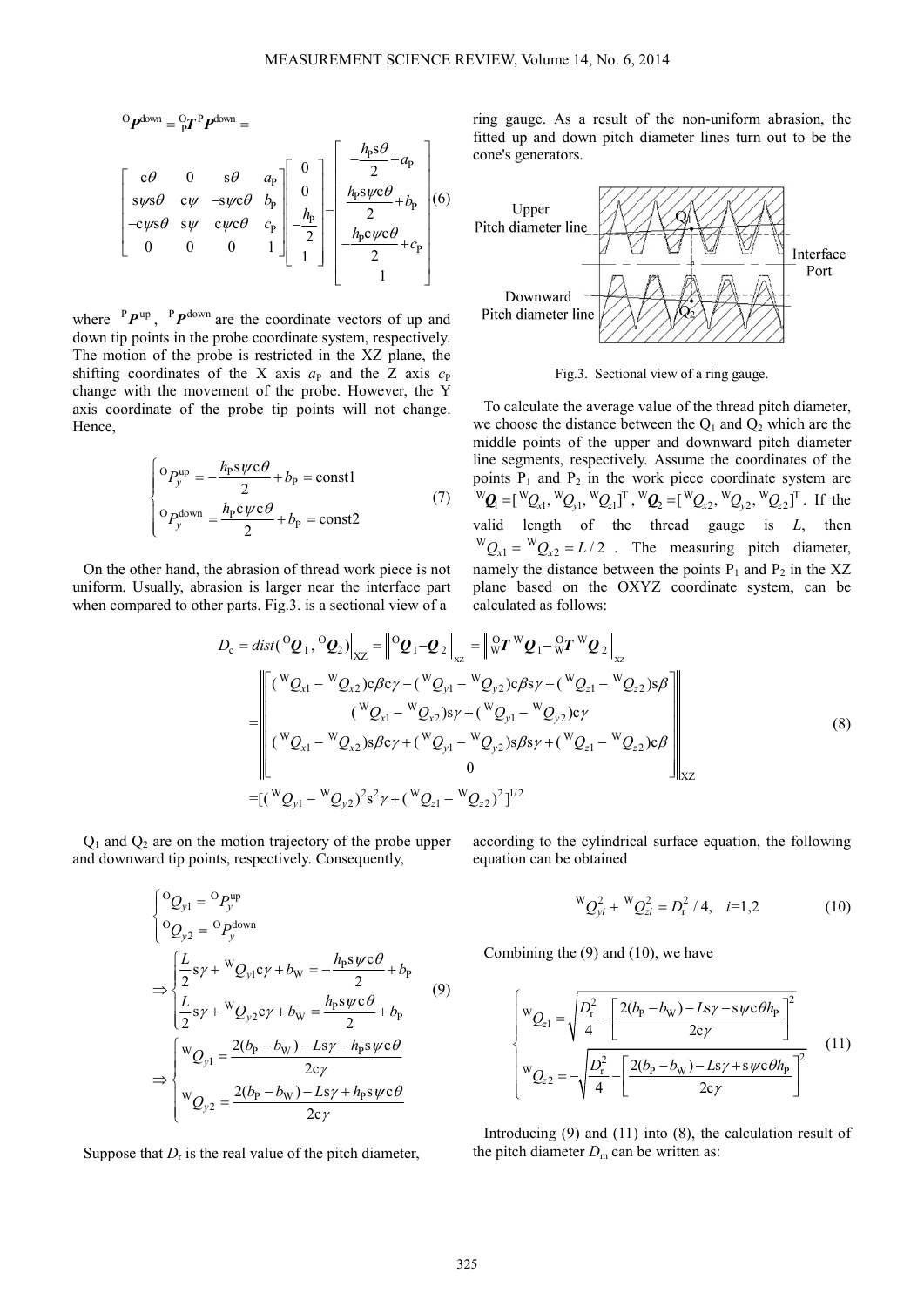$$
D_{\rm m} = \left\{ 4h_{\rm p}^2 \tan^2 \gamma s^2 \psi c^2 \theta + \left[ \left( \frac{D_{\rm r}^2}{4} - \left( \frac{2b - s\gamma L - \lambda}{2c\gamma} \right)^2 \right)^{1/2} + \left( \frac{D_{\rm r}^2}{4} - \left( \frac{2b - s\gamma L + \lambda}{2c\gamma} \right)^2 \right)^{1/2} \right]^2 \right\}^{1/2}
$$
(12)

where  $\lambda = h_p s \psi c \theta$ ,  $b = b_p b_w$  which denotes the relative deviation along the Y axis between the probe and the work piece in the basic coordinate system OXYZ. The system error caused by the alignment deviations is defined as follows:

$$
e = D_{\rm r} - D_{\rm m} \tag{13}
$$

From equations (12) and (13), the factors of alignment deviations that affect the pitch diameter result include: (1) the relative deviation *b* along the Y axis between the probe and the work piece; (2) the rotation angle deviation  $\gamma$  of the work piece around the Z axis; (3) the rotation angle deviation  $\psi$  of the probe around the X axis and the rotation angle deviation  $\theta$  of the probe around the Y axis. If  $b=0$  and  $\gamma = \psi = 0$ , then  $D_m = D_r$ . Meanwhile, this illustrates that the other alignment deviations do not affect the calculation result directly for the calculation method adopted in this paper.

# 4. THE COMPENSATION METHOD OF ALIGNMENT CALIBRATION

#### *A. The simplification of the model.*

There are three probe styles for various thread gauges ranging from M4 to M60 used in our measuring instrument. It is difficult and costly to measure all the alignment deviations when the probe or the fixture is fixed. These alignment deviations are typically calculated through measurement of the standard gauges and the system error can be compensated based on the alignment deviation parameters. However, during the calibration process, according to the measured value and real value of the standard gauges, it is not easy to solve the four alignment deviation parameters directly using equation (12). Some rational simplifications of equation (12) should be taken into account.

The Sobol algorithm [13, 14] of the global sensitivity analysis method is adopted to find the degree of influence of the alignment deviation parameters on the system error. According to the Sobol theory, function  $f(x)$  can be decomposed as follows:

$$
f(\mathbf{x}) = f_0 + \sum_{i=1}^k f_i(x_i)
$$
  
+  $\sum_{i < j} f_{ij}(x_i, x_j) + \dots + f_{12\dots n}(x_1, x_2, \dots, x_n)$  (14)

where

$$
f_0 = \int_{\Omega} f(x) dx
$$

$$
f_i(x_i) = \int f(x) \prod_{j \neq i} dx_j - f_0
$$
\n
$$
f_{ij}(x_i, x_j) = \int f(x) \prod_{l \neq i, j} dx_l - f_0 - f_i(x_i) - f_j(x_j)
$$

and so on. The total variance is defined as,

$$
V = \int f^2(x)dx - f_0^2
$$

and the partial variance is given by

$$
V_{i_1,...,i_s} = \int f_{i_1,...,i_s}^2 dx_{i_1}...dx_{i_s}.
$$

The ratios

$$
S_{i_1,\ldots i_s} = V_{i_1,\ldots i_s} / V
$$

are called the global sensitivity indices. After squaring and integrating both sides of equation (14), the following equation can be obtained

$$
1 = \sum_{i=1}^{k} S_i + \sum_{i < j} S_{ij} + \sum_{i < j < l} S_{ijl} + \dots + S_{1,2,\dots,k} \tag{15}
$$

Introducing the total sensitivity indices in regard to parameter *x<sup>i</sup>*

$$
S_{\mathrm{T}}(x_i) = \sum S_{(i)}
$$

where  $S_{(i)}$  denotes all the sensitivity indices including parameter *i*.

In the equation (12) model, the parameters *b*,  $\gamma$ ,  $\psi$  and  $\theta$  are treated as independent random variables uniformly distributed in scope  $(-2 \text{ mm}, 2 \text{ mm})$ ,  $(-5^{\circ}, 5^{\circ})$ ,  $(-5^{\circ}, 5^{\circ})$  and  $(-5^{\circ},5^{\circ})$ . And the total sensitivity indices of each parameter are calculated:  $S_T(b)=0.9798$ ,  $S_T(\gamma)=0.3554$ ,  $S_T(\gamma)=0.0017$ ,  $S_T(\theta)$ =1.460e-5. The sensitivity indices of the parameters  $\psi$ and  $\theta$  are much smaller compared to the parameters *b* and *γ*.

According to [15], the rotation angle deviation  $\psi$  of the probe around the X axis can be confined in scope  $(-1^{\circ},1^{\circ})$ with the vision detection method. If the parameter  $\psi$  is approximated to 0, the equation (12) can be simplified as follows:

$$
D_m = \sqrt{D_r^2 - \left(\frac{2b - s\gamma L}{c\gamma}\right)^2}
$$
 (16)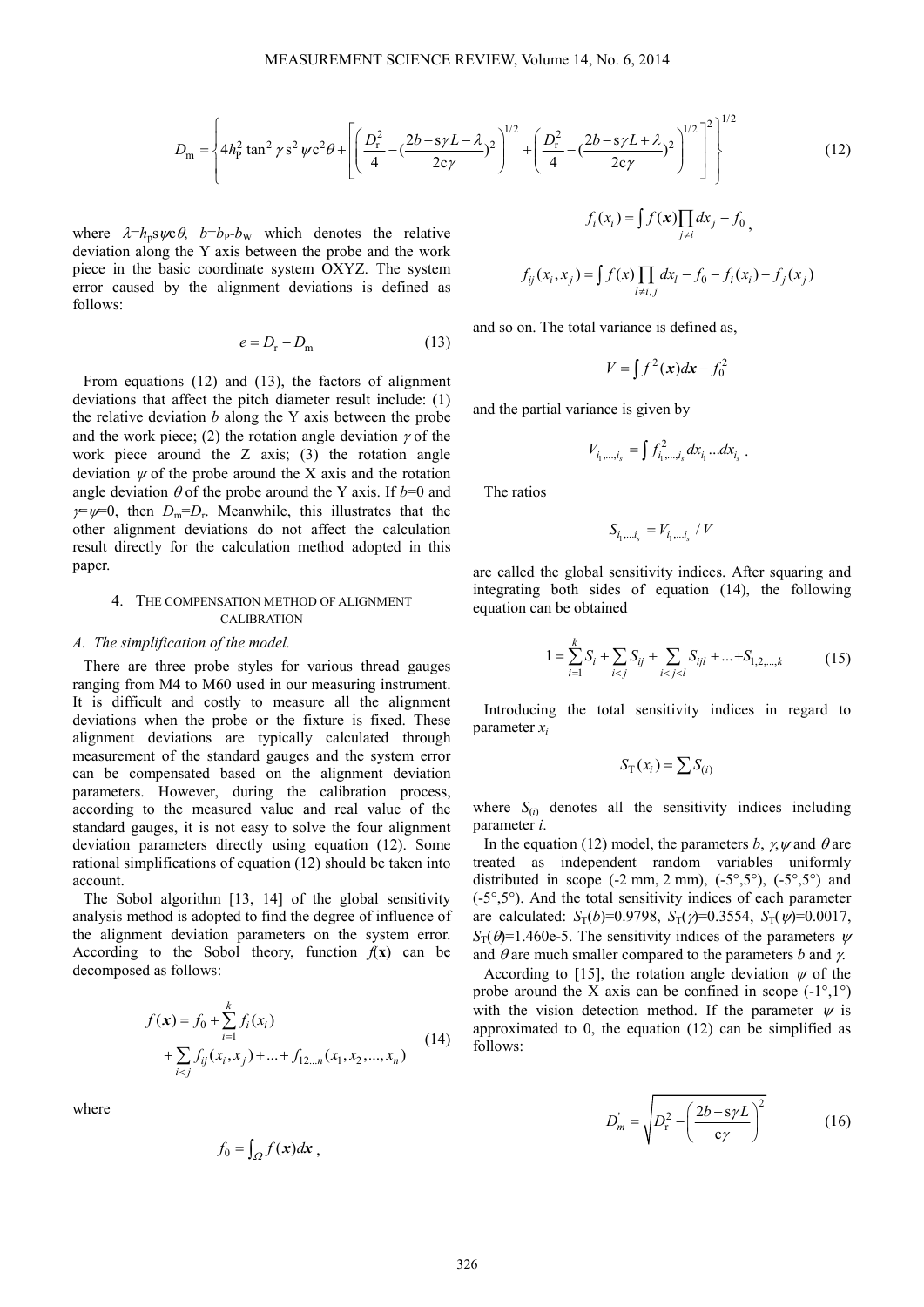Similarly, we have

$$
e' = D_{\rm r} - D_{\rm m}'
$$

Then, the error between the simplified model (16) and the integral model (13) is

$$
E = e' - e = D_m - D'_m = g(b, \gamma, \psi, \theta, L, D_r)
$$
 (17)

With the Monte Carlo method [16], the maximum model error  $E_{\text{max}}$  can be simulated with the change of thread size, which is shown in Fig.4. Since the parameters of *b*,  $\gamma$ ,  $\psi$  and  $\theta$  are uniformly distributed in their scope, the random number  $\xi$  from [0,1] is used to generate the values. For example,  $b = -2 + \xi (2 - (-2)) = -2 + 4\xi$ . And the number of Monte Carlo trials  $M$  is set to be  $10^6$  according to [17] For a settled couple of *L* and  $D_r$ , the  $E_{max} = \max(E_i)$ ,  $i=1,...,M$ .



Fig.4. The max model errors for three type probes.

For each probe type shown in Fig.4., the maximum model errors are less than 1 µm. Consequently, the simplification of substituting equation (12) with equation (16) is probable.

#### *B. Rationale for the compensation of alignment calibration.*

First, two standard gauges with different pitch diameter sizes are selected for measurement. Suppose that the valid scanning lengths of the two gauges are  $L_1$ ,  $L_2$  and the measuring results of the pitch diameter are  $D_{m1}$ ,  $D_{m2}$ respectively. Based on equation (16), the following equations can be constructed

$$
\begin{cases}\nD_{\text{m1}} = \left(D_{\text{r1}}^2 - \left(\frac{2b - s\gamma L_1}{c\gamma}\right)^2\right)^{1/2} \\
D_{\text{m2}} = \left(D_{\text{r2}}^2 - \left(\frac{2b - s\gamma L_2}{c\gamma}\right)^2\right)^{1/2}\n\end{cases} (18)
$$

Solving the equations, we have

$$
\begin{cases}\n\gamma = \arctan \frac{\sqrt{D_{r2}^2 - D_{m2}^2} - \sqrt{D_{r1}^2 - D_{m1}^2}}{L_1 - L_2} \\
b = \frac{\sqrt{D_{r1}^2 - D_{m1}^2}}{2} \cos \gamma + \frac{L_1}{2} \sin \gamma\n\end{cases}
$$
\n(19)

Then, the thread gauge for test is detected. If the valid scanning length of the testing thread gauge is  $L_T$ , the compensation formula of the real pitch diameter  ${}^{T}D_{r}$  is as follows:

$$
{}^{T}D_{r} = \sqrt{I^{T}D_{m}^{2} + \left(\frac{2b - \sin\gamma L_{T}}{\cos\gamma}\right)^{2}}
$$
 (20)

where  ${}^{T}D_{m}$  denotes the measuring result of the pitch diameter for the testing thread gauge before compensation.

#### *C. Uncertainty analysis.*

In metrology, the measurement uncertainty is defined as a "parameter, associated with the result of a measurement, that characterizes the dispersion of the values that could reasonably be attributed to the measurand" [18]. Using equation (20), the compensation result of the pitch diameter is calculated by parameters including the alignment deviations. Therefore, the uncertainty of the measurement result is a combined standard uncertainty.

In order to simplify the expression, a variable substitution is taken. Let

$$
X = [x_1, x_2, ..., x_8]^T
$$
  
=  $\begin{bmatrix} ^T D_m, D_{m1}, D_{m2}, D_{r1}, D_{r2}, L_1, L_2, L_T \end{bmatrix}^T$ 

and use the following equation mark to represent the combination of the (16) and (18)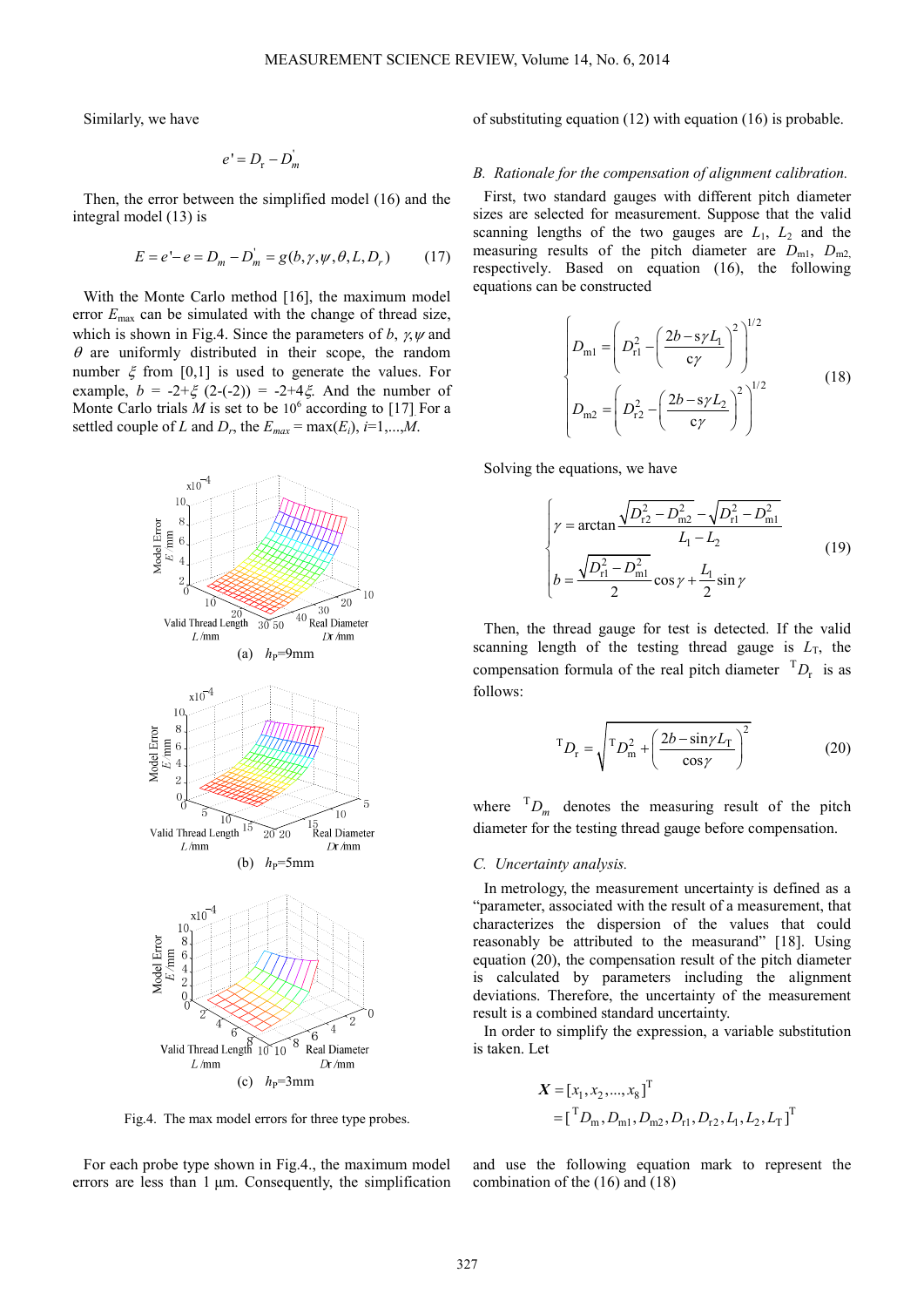$$
{}^{T}D_{r} = \Phi(X) \tag{21}
$$

According to the combined standard uncertainty formula [19, Sub Clause 5.2.2], one can get

$$
u_c \left(\begin{array}{c} T_{D_r} \end{array}\right) = \sqrt{\sum_{i=1}^8 \left(\frac{\partial \Phi}{\partial x_i}\right)^2 u^2(x_i) + 2 \sum_{i=1}^7 \sum_{j=i+1}^8 \frac{\partial \Phi}{\partial x_i} \frac{\partial \Phi}{\partial x_j} u(x_i, x_j)}
$$
(22)

where  $u_c$ <sup>T</sup> $D_r$ ) denotes the combined standard uncertainty of the pitch diameter result  $^{T}D_r$ ;  $u(x_i)$  is the standard uncertainty associated with the input estimate  $x_i$ ;  $u(x_i, x_j)$  is the estimated covariance associated with  $x_i$  and  $x_j$ . However, the variables  $X$  are independent of each other, consequently  $u(x_i, x_j)=0.$ 

# 5. COMPARISON RESULTS

# *A. Theoretical results.*

The comparison between single gauge and two gauges calibration is considered to be the limiting situation for alignment deviation scope, which assumes  $b=-2$  mm,  $\gamma=5^{\circ}$ ,  $\psi$ =5° and  $\theta$ =5°, based upon the hypothesis that the diameter of the thread gauges to be measured ranges from 15 mm to 50 mm corresponding to the fixture support range. Assume the valid length  $L<sub>T</sub>$  of the gauges to be measured varies from 8 mm to 30 mm.

Fig.5.(a) shows the result of system errors for the single gauge calibration method. Each curve represents a calibrating thread gauge type. Fig.5.(b) shows the result errors for the two gauges calibration method. For the limiting situation of the alignment deviations, two gauges calibration method can reduce the system error much more than the single calibration method.

To keep the measurement accuracy, many different calibrating gauges have to be prepared for the single gauge calibration method. However, the two gauges calibration method only needs two thread gauges for calibration despite the large alignment deviations. From Fig.5.(b), the minimum value of the system errors occurs when the diameter of the measured gauge is near the diameter of the two calibrated gauges. When the diameter of the measured gauge exceeds the diameter range of the two calibrated gauges then the error increases rapidly.

In addition, the uncertainty of each test gauge can be calculated according to the equation (22). The  $D_r(i=1,2)$  is the real pitch diameter of the calibrated threads. In our experiment, high grade gauges are selected as the calibrated screw threads, the values and the measurement uncertainty of which are known. The uncertainty  $u(D_{ri})$  is 1  $\mu$ m. The parameters  $D_{mi}(i=1,2)$  and  ${}^{T}D_{m}$  are obtained by the measurement instrument. Thus, the uncertainties  $u(D_{mi})$ ,  $u(TD_m)$ , which are related to the repeatability of the instrument, can be calculated according to the Bessel formula in type A uncertainty evaluation [18]. Based on the measurement data, we have  $u(D_m) = u(T_D) = 1$  µm. The parameters  $L_1$  and  $L_2$  are the valid length of the threads in the X axis, and their uncertainty depends on the positioning





Fig.5. The system errors for the two calibration method in a limit situation of the alignment deviations.

The uncertainty results for the two compensation methods are shown in Fig.6. Although the uncertainty of the two gauges calibration method is a little larger than the single gauge calibration method, compared to the amount of the system error reduced by the proposed compensation method, the increasing amount of the uncertainty is much smaller.



Fig.6. The uncertainty of the diameter result for both compensation methods.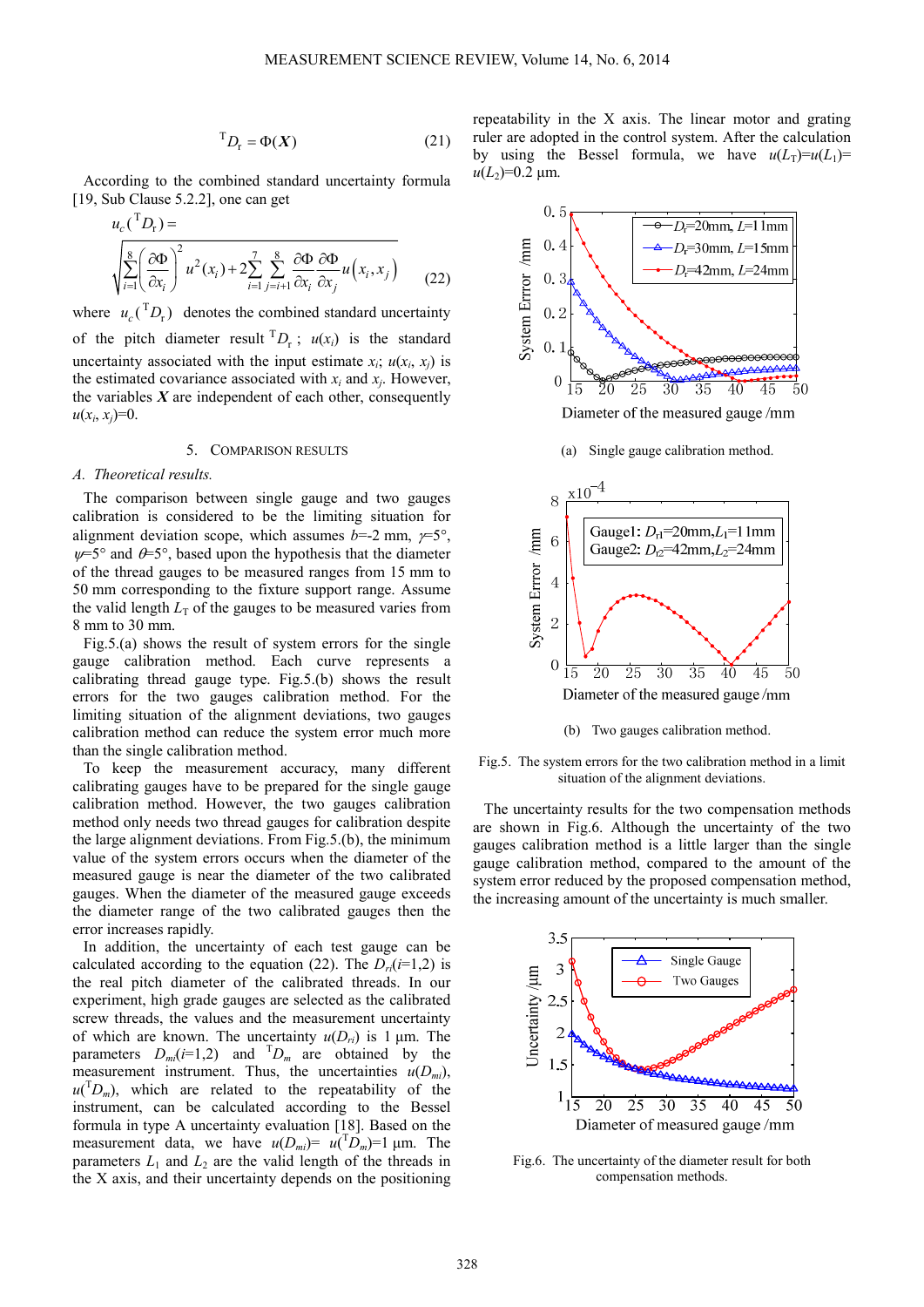#### *B. Experimental results.*

To verify the effectiveness of the proposed compensation method, measurement experiments were carried out using thread measuring instrument, which has been developed in our laboratory. The thread measuring instrument is shown in Fig.7. The linear motor of IL12-100-A2-TR-C1 type, produced by the Kollmorgen Corporation, was chosen for the precise control. The servo driver was the SERVOSTAR-CD-5 from Panasonic Corporation. The PCI-8136 motion control card of ADLINK was adopted for the interface of the computer. The position data was monitored by the RGS20-S grating (50 nm) of the Renishaw Corporation. The aerostatic guideway was designed to reduce the transmission error.



Fig.7. The thread measurement system.

First, the compensation method with single gauge calibration was tested. The thread gauge M20  $6g(go)$  was selected as the calibrating gauge. Other thread gauges, the parameters of which are known, were measured. Measurement results for the single gauge calibration method are shown in Table 1.

Table 1. Measurement results for single gauge calibration.

| Order       | <b>Type</b>            | Error $[\mu m]$ |
|-------------|------------------------|-----------------|
| Calibration | $M20\times2.5(go)$     |                 |
| Gauge       |                        |                 |
|             | $M20\times2.5$ (no-go) | $-4.2$          |
|             | $M42\times4.5(go)$     | $+8.8$          |
| 3           | $M24\times2(go)$       | $+0.2$          |
|             | $M24\times2(no-go)$    | $-3.4$          |
|             | $M16\times2(go)$       | $-1.7$          |
|             | $M16\times2(no-go)$    | $-8.0$          |

If the difference of pitch diameter and the thread length between the calibration gauge and the test gauge are smaller, the measurement results are more accurate. Otherwise, the errors become larger. Such as the test gauge 2, the measurement error reaches to +8.8 µm.

Then, the same thread gauges were measured with the compensation method proposed in this paper. The thread ring gauges  $M20 \times 2.5$ (go) and  $M42 \times 4.5$ (no-go) were selected as the two calibrating gauges. The results are shown in Table 2.

Table 2. The measurement results for the two gauges calibration.

| Order                  | <b>Type</b>                               | Error $[\mu m]$ |
|------------------------|-------------------------------------------|-----------------|
| Calibration<br>Gauge 1 | $M20\times2.5(go)$                        |                 |
| Calibration<br>Gauge 2 | $M42\times4.5$ (no-go)                    |                 |
|                        | $M20\times2.5$ (no-go)                    | $+0.9$          |
| 2                      | $M42\times4.5(go)$                        | $+1.2$          |
| 3                      | $\overline{\text{M24}\times2(\text{go})}$ | $+0.5$          |
|                        | $M24\times2(no-go)$                       | $-1.5$          |
| 5                      | $M16\times2(go)$                          | $+1.9$          |
|                        | $M16\times2(no-go)$                       | $+0.9$          |

The errors for both compensation methods are compared in the histogram shown in Fig.8. From the results it can be seen that the errors obtained by the two gauges calibration method are smaller in magnitude compared to the errors due to the single gauge calibration method. This suggests that the two gauges calibration method can compensate the system error caused by alignment deviations more precisely than the single gauge calibration method.



Fig.8. The measurement error of the pitch diameter.



Fig.9. The uncertainty of the pitch diameter.

Fig.9. compares the uncertainty between the two compensation methods. Based on the uncertainty results of the six gauges, it can be concluded that the uncertainties for the two gauges calibration method are slightly larger than the uncertainties for the single gauge calibration method, but the system error obtained by the two gauges calibration method is much smaller, which is in accordance with the theoretical results discussed previously. The results indicate that, although the two gauges calibration method result in larger uncertainty, it makes it possible to decrease the number of the calibration gauges used and saves the calibration frequency for the continuing measurement.